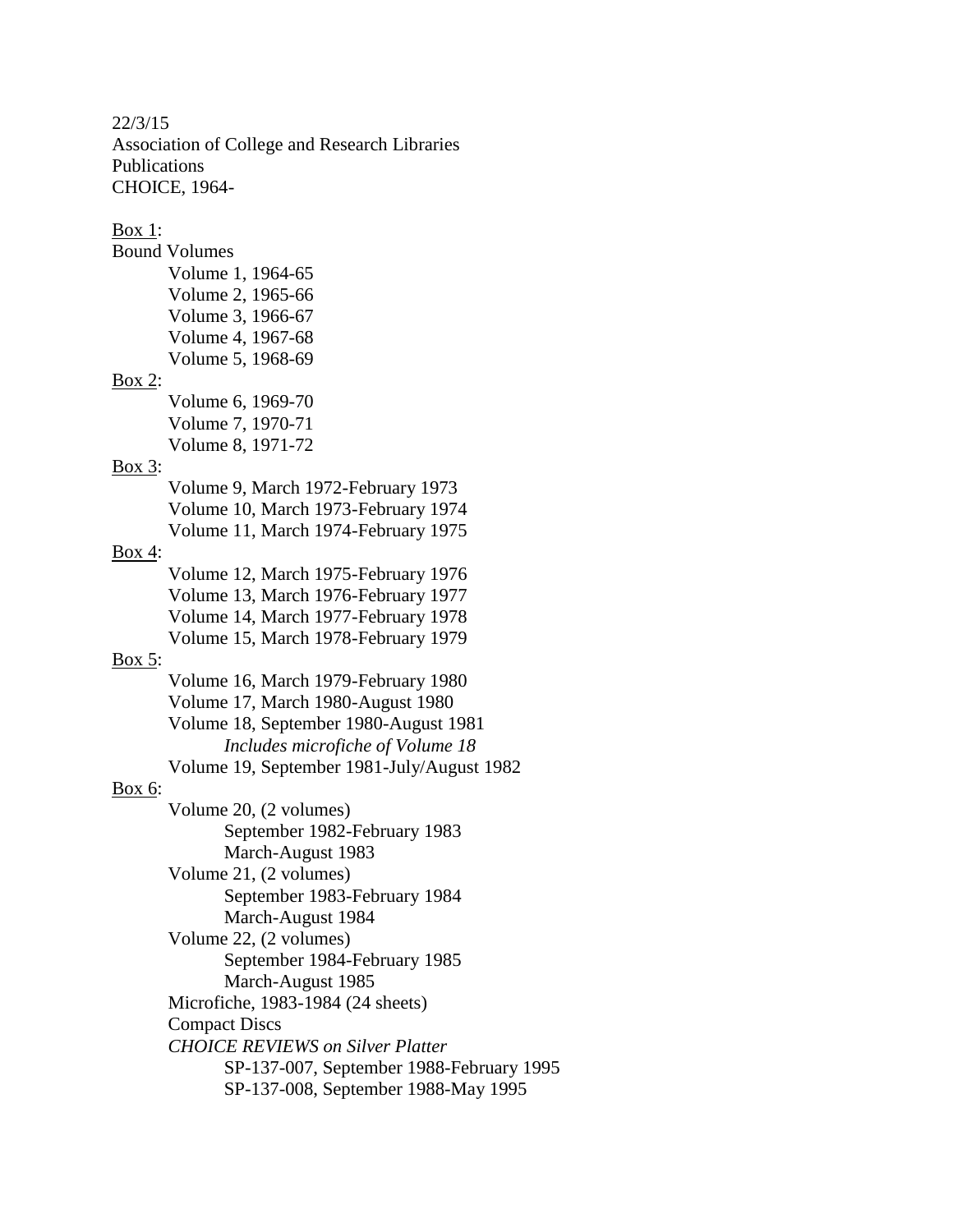SP-137-009, September 1988-August 1995 SP-137-011, September 1988-November 1995 SP-137-012, September 1988-February 1996 SP-137-013, September 1988-May 1996 SP-137-014, September 1988-August 1996

#### Box 7:

Volume 23, (2 volumes) September 1985-February 1986 March-August 1986 Volume 24, (2 volumes) September 1986-February 1987 March-August 1987 Volume 25, (2 volumes) September 1987-February 1988 March-August 1988

### Box 8:

Volume 26, (2 volumes) September 1988-February 1989 March-August 1989 Volume 27, (2 volumes) September 1989-February 1990 March-August 1990 Volume 28, (2 volumes) September 1990-February 1991 March-August 1991 Volume 29 September 1991-February 1992

### Box 9:

Volume 29 March-August 1992 Volume 30, (2 volumes) September 1992-February 1993 March-August 1993 Volume 31, (2 volumes) September 1993-February 1994 March-August 1994 Volume 32, (2 volumes) September 1994-February 1995 March-August 1995

### Box 10:

Volume 33, (2 volumes) September 1995-February 1996 March-July/August 1996

Volume 34, (2 volumes) September 1996-February 1997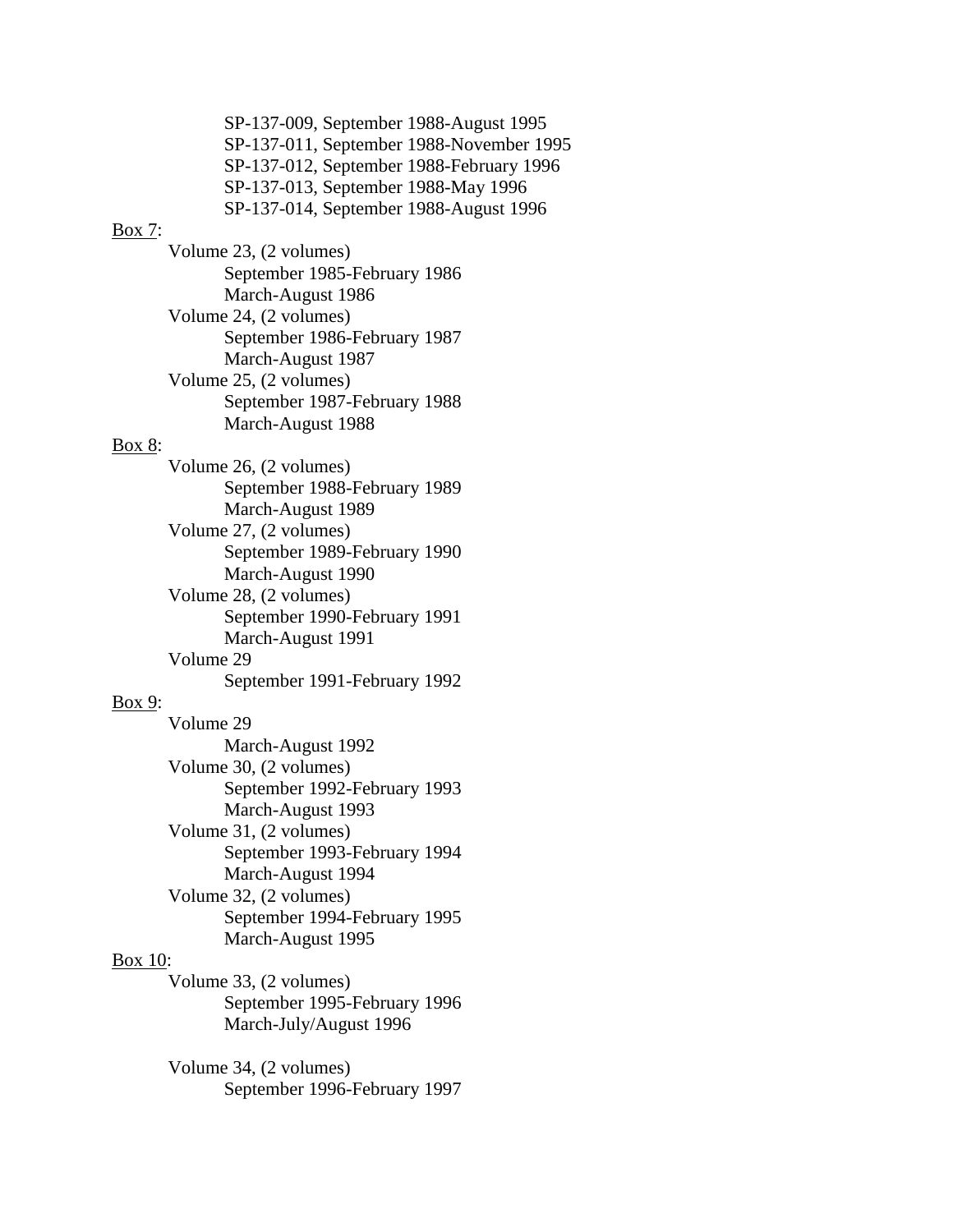| March-July/August 1997       |
|------------------------------|
| Volume 35, (2 volumes)       |
| September 1997-February 1998 |
| March-July/August 1998       |
| Box 11:                      |
| Volume 36, (2 volumes)       |
| September 1998-February 1999 |
| March-July/August 1999       |
| Volume 37, (2 volumes)       |
| September 1999-February 2000 |
| March-July/August 2000       |
| Volume 38, (2 volumes)       |
| September 2000-February 2001 |
| March-July/August 2001       |
| <b>Box 12:</b>               |
| Volume 39, (2 volumes)       |
| September 2001-February 2002 |
| March-July/August 2002       |
| Volume 40, (2 volumes)       |
| September 2002-February 2003 |
| March-July/August 2003       |
| Volume 41, (2 volumes)       |
| September 2003-February 2004 |
| March-July/August 2004       |
| Box 13:                      |
| Volume 42, (2 volumes)       |
| September 2004-February 2005 |
| March 2005-July/August 2005  |
| Volume 43, (2 volumes)       |
| September 2005-February 2006 |
| March-July/August 2006       |
| Volume 44, (2 volumes)       |
| September 2006-February 2007 |
| March-August 2007            |
| Box 14:                      |
| Volume 45, (2 volumes)       |

September 2007-February 2008 March-August 2008 Volume 46, (2 volumes) September 2008-February 2009 March-August 2009

## Volume 47, (2 volumes) September 2009-February 2010 March-August 2010